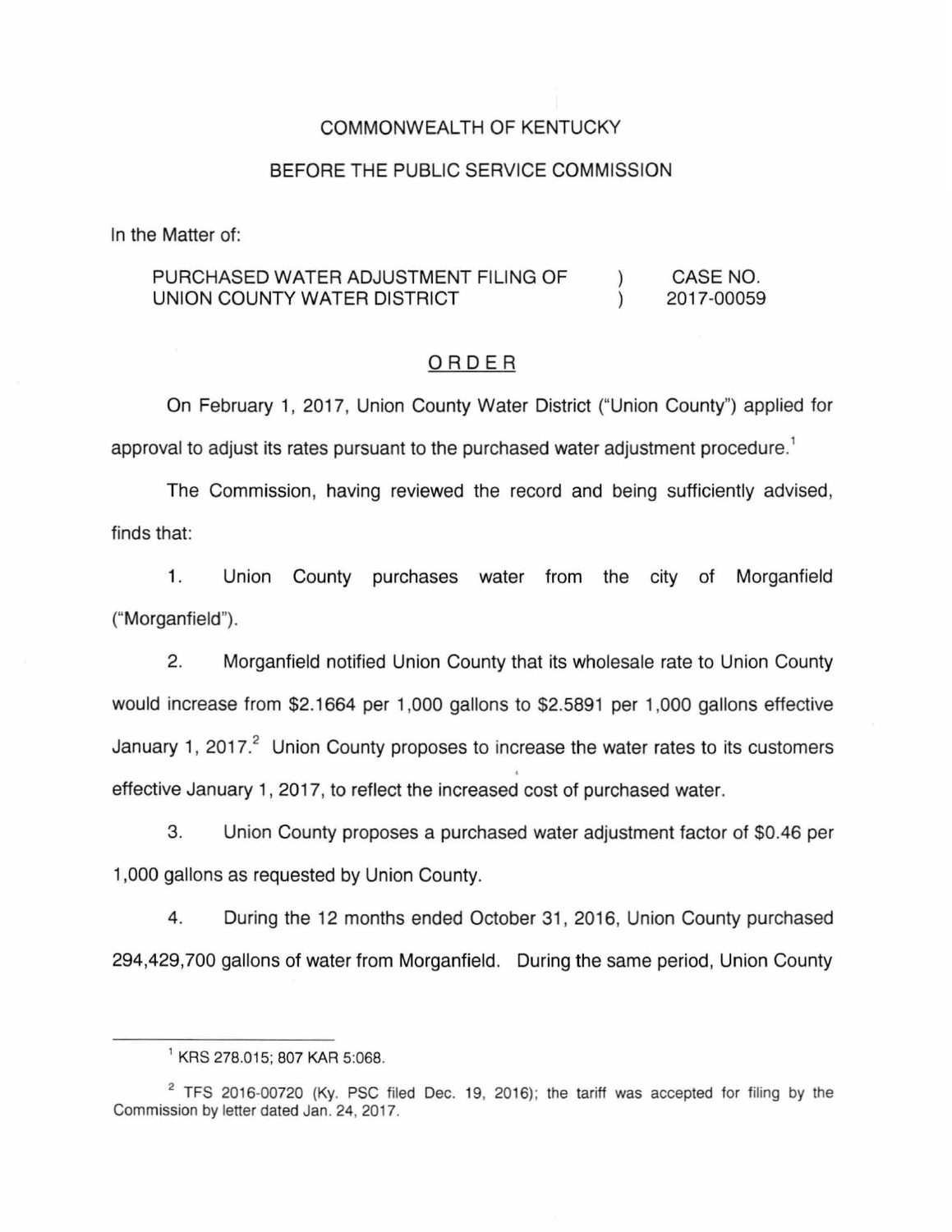sold 269,363,053 gallons of water. The increase in the cost of purchased water is \$124,455.44, resulting in a purchased water adjustment factor of \$0.46 per 1,000 gallons.

5. The purchased water adjustment factor of \$0.46 per 1 ,000 gallons, as calculated in Appendix A to this Order, is fair, just, and reasonable and should be approved as requested by Union County.

6. Union County's proposed rates as set forth in Appendix B to this Order are fair, just and reasonable and should be approved for water service rendered by Union County on and after January 1, 2017.

IT IS THEREFORE ORDERED that:

1. The purchased water adjustment factor of \$0.46 per 1,000 gallons is approved.

2. Union County's proposed rates as set forth in Appendix B to this Order are approved for water service rendered by Union County on and after January 1, 2017.

3. Within 20 days of the date of this Order, Union County shall file with the Commission, using the Commission's electronic Tariff Filing System, revised tariff sheets showing the rates approved herein.

-2- Case No. 2017-00059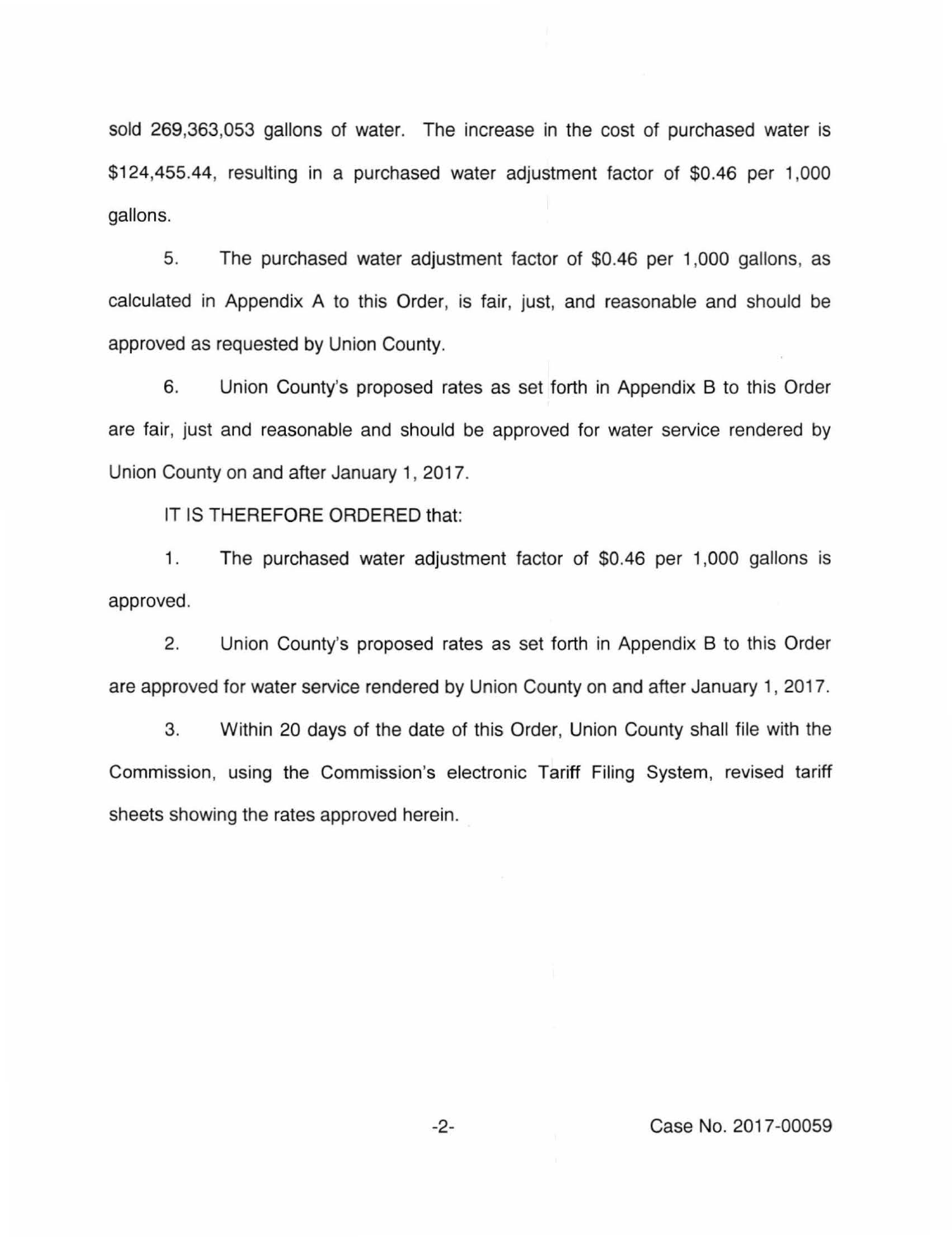By the Commission



ATTEST: athems *<u>Executive</u>* Director

Case No. 2017-00059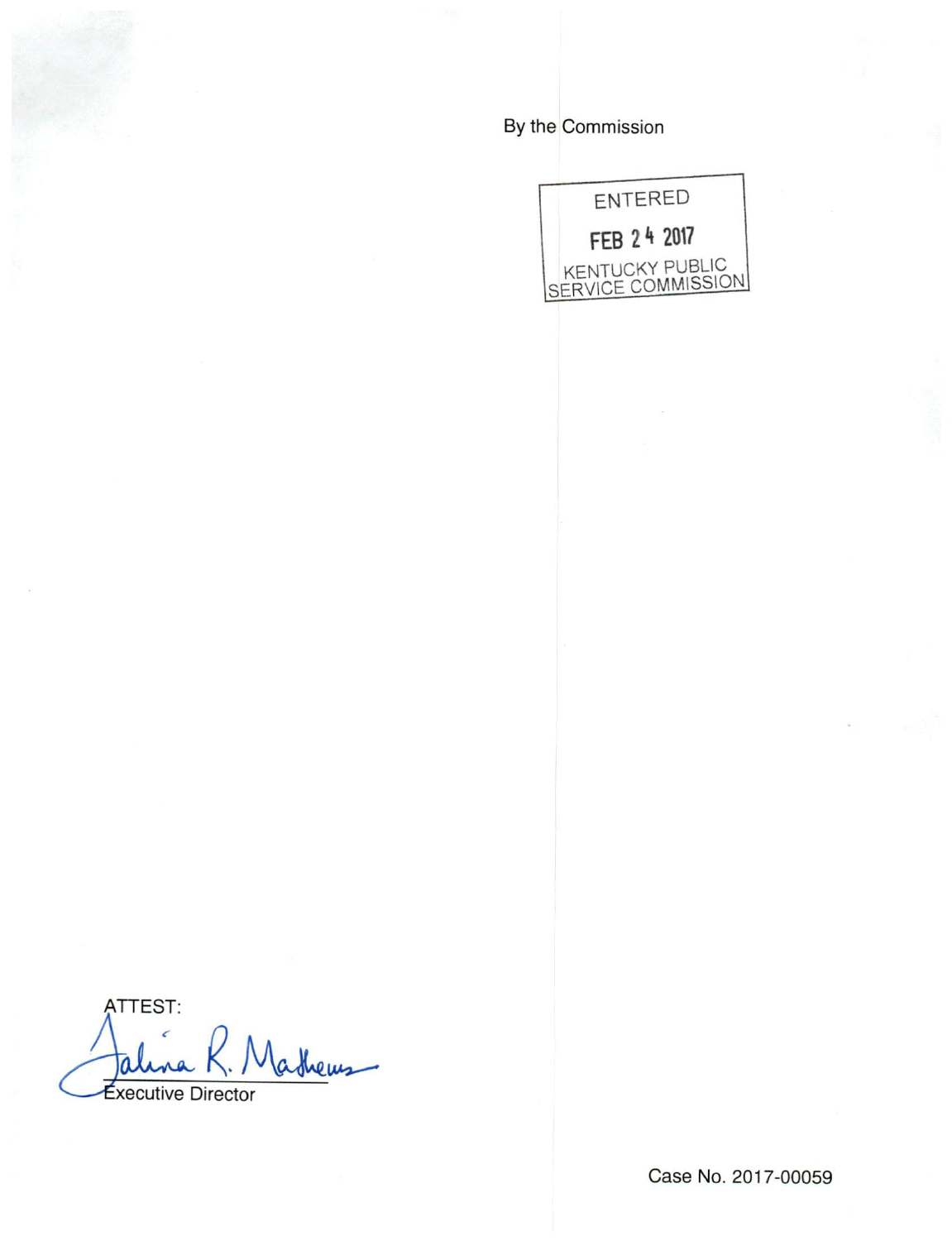### APPENDIX A

## APPENDIX TO AN ORDER OF THE KENTUCKY PUBLIC SERVICE COMMISSION IN CASE NO. 2017-00059 DATED **fEB 2 4 2017**

New Rate

Base Rate

| Morganfield          |                |                |
|----------------------|----------------|----------------|
| Purchases in gallons | 294,429,700    | 294,429,700    |
|                      | \$2.5891/1,000 | \$2.1664/1,000 |
| Total                | 762,307.94     | 637,852.50     |

Increased water cost

Union County

\$ 124,455.44

Increased water cost \$ 124,455.44 Divided by gallons sold/1,000<br>
Purchased water adjustment factor  $\frac{269,363,053}{0.46203}$  per 1,000 gallons Purchased water adjustment factor or\$ 0.46 per 1,000 gallons as requested by Union County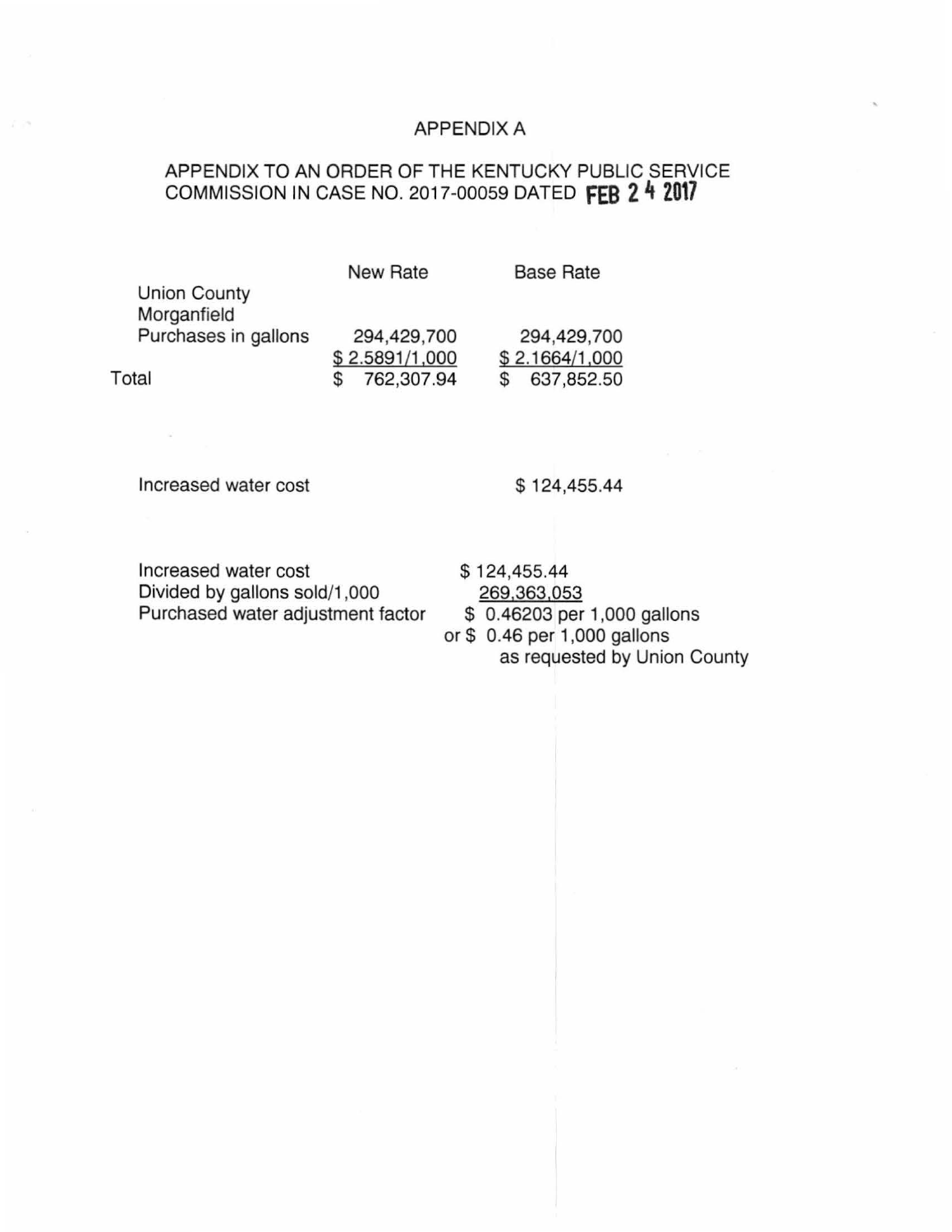#### APPENDIX B

### APPENDIX TO AN ORDER OF THE KENTUCKY PUBLIC SERVICE COMMISSION IN CASE NO. 2017-00059 DATED **fEB 2 4 2017**

The following rates and charges are prescribed for the customers in the area served by Union County Water District. All other rates and charges not specifically mentioned herein shall remain the same as those in effect under authority of the Commission prior to the effective date of this Order.

#### Monthly Water Rates

#### 5/8-lnch Meter

| First       |         | 2,000 gallons |
|-------------|---------|---------------|
| Next        | 3,000   | gallons       |
| <b>Next</b> | 5,000   | gallons       |
| <b>Next</b> | 15,000  | gallons       |
| <b>Next</b> | 25,000  | gallons       |
| <b>Next</b> | 50,000  | gallons       |
| <b>Next</b> | 100,000 | gallons       |
| <b>Next</b> | 100,000 | gallons       |
| Over        | 300,000 | gallons       |

#### 3/4-lnch Meter

| First       |                 | 5,000 gallons  |
|-------------|-----------------|----------------|
| <b>Next</b> | 5,000           | gallons        |
| Next        |                 | 15,000 gallons |
| <b>Next</b> |                 | 25,000 gallons |
| <b>Next</b> |                 | 50,000 gallons |
| <b>Next</b> | 100,000 gallons |                |
| <b>Next</b> | 100,000         | gallons        |
| Over        | 300,000         | gallons        |

#### 1-lnch Meter

| First       |                 | 10,000 gallons |
|-------------|-----------------|----------------|
| <b>Next</b> |                 | 15,000 gallons |
| Next        |                 | 25,000 gallons |
| <b>Next</b> |                 | 50,000 gallons |
| <b>Next</b> | 100,000 gallons |                |
| <b>Next</b> | 100,000 gallons |                |
| Over        | 300,000 gallons |                |

\$ 13.43 Minimum Bill 6.71 per 1,000 gallons 6.31 per 1 ,000 gallons 5.96 per 1,000 gallons 5.66 per 1 ,000 gallons 5.26 per 1,000 gallons 4.86 per 1,000 gallons 4.46 per 1 ,000 gallons 4.06 per 1 ,000 gallons

#### \$ 33.55 Minimum Bill

6.31 per 1 ,000 gallons 5.96 per 1 ,000 gallons 5.66 per 1 ,000 gallons 5.26 per 1 ,000 gallons 4.86 per 1 ,000 gallons 4.46 per 1 ,000 gallons 4.06 per 1,000 gallons

\$ 65.10 Minimum Bill 5.96 per 1 ,000 gallons 5.66 per 1 ,000 gallons 5.26 per 1 ,000 gallons 4.86 per 1 ,000 gallons 4.46 per 1,000 gallons 4.06 per 1,000 gallons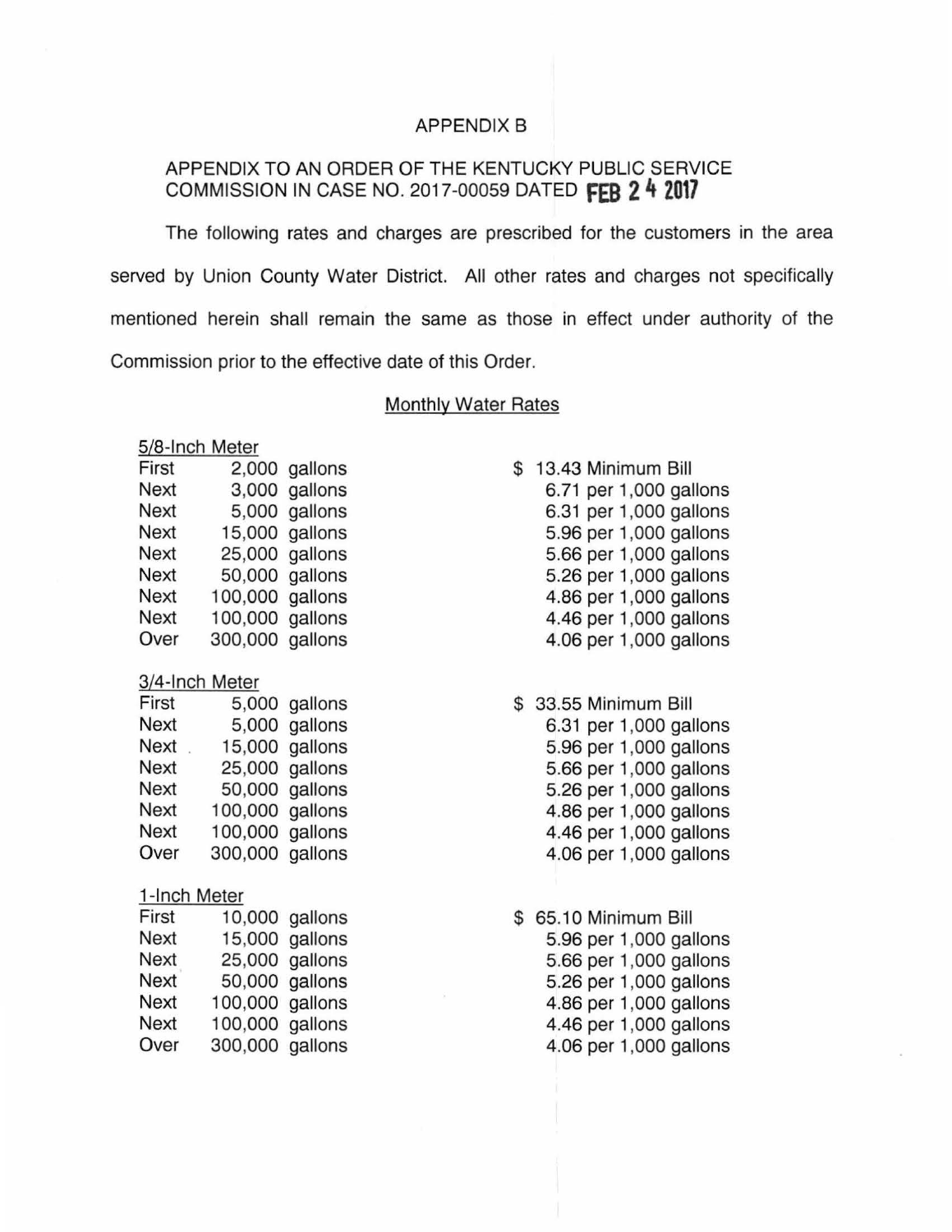### 1 1/2-lnch Meter

| First       |                 | 25,000 gallons |
|-------------|-----------------|----------------|
| Next        |                 | 25,000 gallons |
| <b>Next</b> |                 | 50,000 gallons |
| Next        | 100,000 gallons |                |
| Next        | 100,000 gallons |                |
| Over        | 300,000 gallons |                |

#### 2-lnch Meter

| First |                 | 50,000 gallons |
|-------|-----------------|----------------|
| Next  |                 | 50,000 gallons |
| Next  | 100,000 gallons |                |
| Next  | 100,000 gallons |                |
| Over  | 300,000 gallons |                |

#### 2 1/2-lnch Meter

| First |                 | 75,000 gallons |
|-------|-----------------|----------------|
| Next  |                 | 25,000 gallons |
| Next  | 100,000 gallons |                |
| Next  | 100,000 gallons |                |
| Over  | 300,000 gallons |                |

### 3-lnch Meter

| First | 100,000 gallons |  |
|-------|-----------------|--|
| Next  | 100,000 gallons |  |
| Next  | 100,000 gallons |  |
| Over  | 300,000 gallons |  |

### 4-lnch Meter

| First | 200,000 gallons |  |
|-------|-----------------|--|
| Next  | 100,000 gallons |  |
| Over  | 300,000 gallons |  |

### 6-lnch Meter

| First | 300,000 gallons |  |
|-------|-----------------|--|
| Over  | 300,000 gallons |  |

# \$154.50 Minimum Bill

- 5.66 per 1 ,000 gallons 5.26 per 1 ,000 gallons 4.86 per 1 ,000 gallons 4.46 per 1 ,000 gallons 4.06 per 1,000 gallons
- \$296.00 Minimum Bill 5.26 per 1 ,000 gallons 4.86 per 1 ,000 gallons 4.46 per 1 ,000 gallons 4.06 per 1 ,000 gallons

\$427.49 Minimum Bill 5.26 per 1 ,000 gallons 4.86 per 1 ,000 gallons 4.46 per 1 ,000 gallons 4.06 per 1 ,000 gallons

\$558.99 Minimum Bill 4.86 per 1 ,000 gallons 4.46 per 1 ,000 gallons 4.06 per 1,000 gallons

\$1 ,044.98 Minimum Bill 4.46 per 1,000 gallons 4.06 per 1 ,000 gallons

\$1 ,490.97 Minimum Bill 4.06 per 1 ,000 gallons